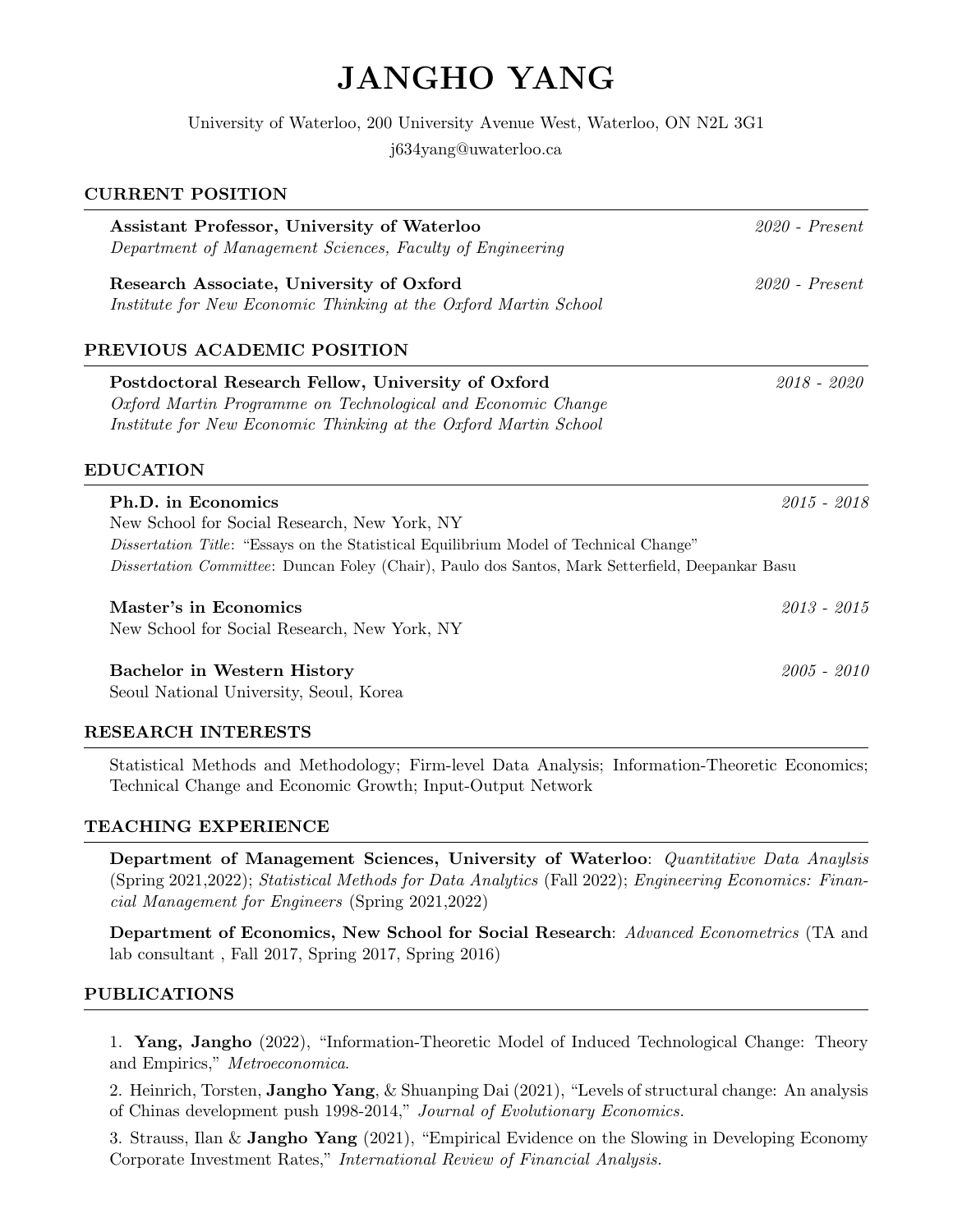4. Yang, Jangho & Adrián Carro (2020), "Two Tales of Complex System Analysis: MaxEnt and Agent-Based Modeling," European Physical Journal Special Topics.

5. Scharfenaker, Ellis & Jangho Yang, (2020), "Maximum Entropy Economics," European Physical Journal Special Topics.

6. dos Santos, Paulo & Jangho Yang (2020), "Capital Mobility, Quasi-rents, and the Competitive Self-organization of Distributions of Profitability," Advances in Complex Systems.

7. Yang, Jangho & Luis Daniel Torres Gonzales (2019), "The Persistent Statistical Structure of the US Input-Output Coefficient Matrices: 1963-2007," Economic Systems Research.

8. Yang, Jangho (2018), "A Quantal Response Statistical Equilibrium Model of Induced Technical Change in an Interactive Factor Market: Firm-Level Evidence in the EU Economies," Entropy.

9. Yang, Jangho (2018), "Information Theoretic Approaches in Economics," The Journal of Economic Surveys.

## WORKING PAPERS

1. Yang, Jangho, Torsten Heinrich, Julian Winkler, François Lafond, Pantelis Koutroumpis, and J. Doyne Farmer, "Measuring Productivity Dispersion: a Parametric Approach Using the Lévy Alpha-Stable Distribution," Resubmitted

2. Strauss, Ilan & Jangho Yang, "Corporate Secular Stagnation: Empirical Evidence on the Advanced Economy Investment Slowdown," Under Review

3. Bonwoo Koo, Yang, Jangho & Brian D. Wright, "On optimality of secrecy and scarcity of idea." Under Review

4. Bonwoo Koo, Yang, Jangho & Brian Cozzarin, "Effects of training types on wage: Role of workers characteristics and industry." Under Review

### WORK IN PROGRESS

Valentina Semenova, **Jangho Yang**, François Lafond, and Doyne Farmer, "Heterogeneity and Persistence of Product Price Changes."

**Jangho Yang** and Ilan Strauss, "Big Tech's Patent Monopoly: Preliminary findings"

Jangho Yang and Brian Cozzarin, "Productivity dispersion and investment slowdown in Canada"

Torsten Heinrich, Jangho Yang, and Sujung Jee, "Impact of the Covid-19 pandemic on innovation" Sujung Jee , Jangho Yang, Torsten Heinrich, and Kejia Zhu, "Did COVID-19 deteriorate gender inequality in technological innovation?"

#### AWARDS

Edith Henry Johnson Memorial Award in Economics, Civil Affairs, And Education 2018 awarded for the dissertation "Essays on the Statistical Equilibrium Model of Technical Change"

| Eugene Lang College Social Science Fellowship     | 2017-2018 |
|---------------------------------------------------|-----------|
| <b>Outstanding Graduate Student Teacher Award</b> | 2016      |
| New School for Social Research Prize Fellowship   | 2015-2018 |